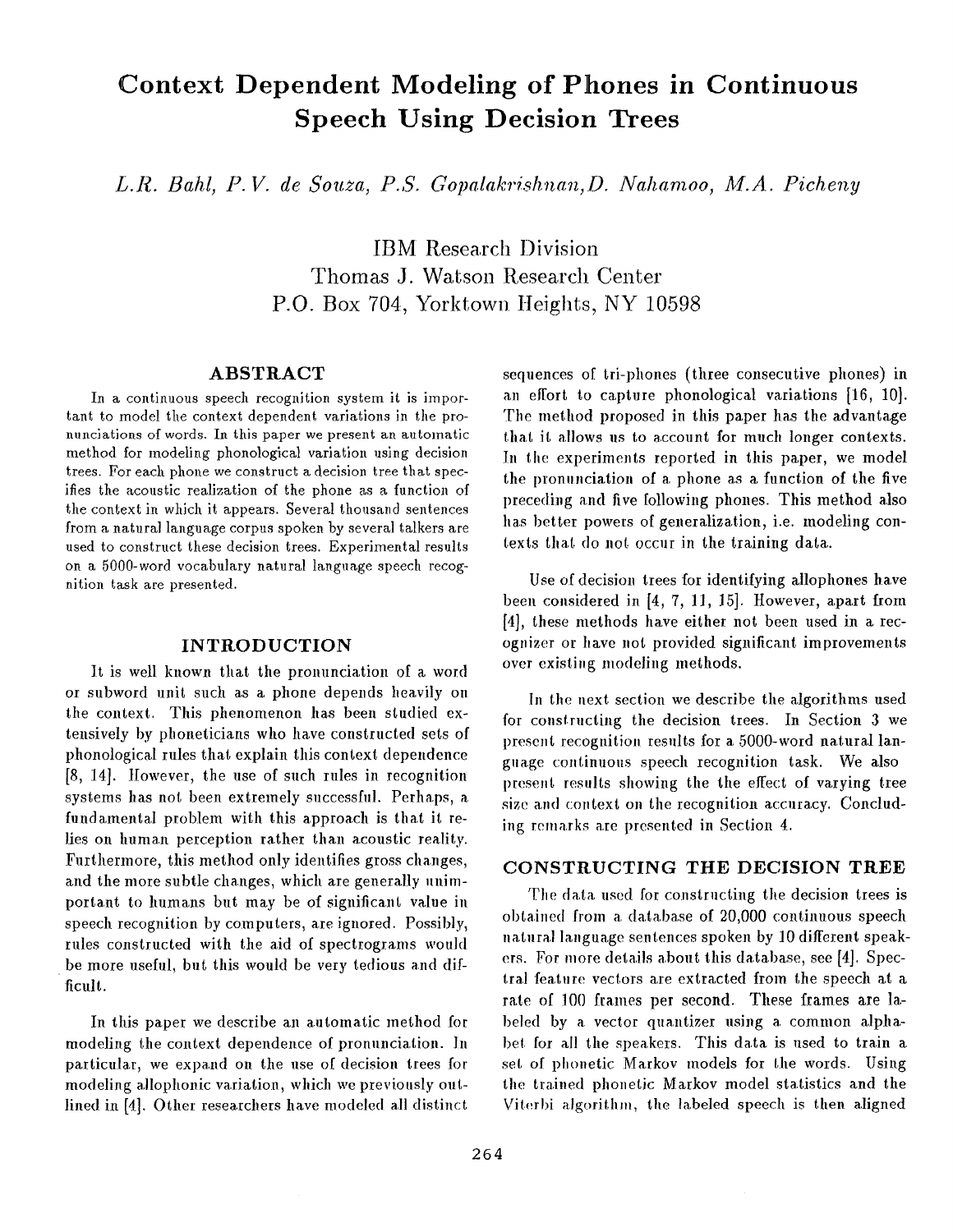against the phonetic baseforms. This process results in an alignment of a sequence of phones (the phone sequence obtained by concatenating the phonetic baseforms of the words in the entire training script) with the label sequence produced by the vector quantizer. For each aligned phone we construct a data record which contains the identity of the current phone, denoted as  $P_0$ , the context, i.e. the identities of the K previous phones and *K* following phones in the phone sequence, denoted as  $P_{-K}$ , ...  $P_{-1}$ ,  $P_1$ , ...  $P_K$ , and the label sequence aligned against the current phone, denoted as y. We partition this collection of data on the basis of  $P_0$ . Thus we have collected, for each phone in the phone alphabet, several thousand instances of label sequences in various phonetic contexts. Based on this annotated data we construct a decision tree for each phone.

If we had an unlimited supply of annotated data, we could solve the context dependence problem exhaustively by constructing a different model for each phone in each possible context. Of course, we do not have enough data. to do this, but even if we could carry out the exhaustive solution, it would take a large amount of storage to store all the different models. Thus, because of limited data, and a need for parsimony, we combine the contexts into equivalence classes, and make a model for each class. Obviously, each equivalence class should consist of contexts that result in similar label strings. One effective way of constructing such equivalence classes is by the use of binary decision trees. Readers interested in this topic are urged to read *Classification and Regression Trees* by Breiman, Friedman, Olshen and Stone [6].

To construct a binary decision tree we begin with a collection of data, which in out case consists of all the annotated samples for a particular phone. We split this into two subsets, and then split each of these two subsets into two smaller subsets, and so on. The splitting is done on the basis of binary questions about the context  $P_i$ , for  $i = \pm 1, \ldots \pm K$ . In order to construct the tree, we need to have a goodness-of-split evaluation function. We base the goodness-of-split evaluation function on a, probabilistic measure that is related to the homogeniety of a set of label strings. Finally, we need some stopping criteria. We terminate splitting when the number of samples at a node falls below a threshold, or if the goodness of the best split falls below a threshold. The result is a binary tree in which each terminal node represents one equivalence class of contexts. Using the label strings associated with a terminal node we can construct a fenonic Marker model for that node by the method described in  $[1, 2]$ . During

recognition, given a phone and its context, we use the decision tree o{ that phone to determine which model should be used. By answering the questions about the context at the nodes of the tree, we trace a path to a. terminal node of the tree, which specifies the model to I)e used.

Let Q denote a set of binary questions about the context. Let *n* denote a node in the tree, and  $m(q, n)$ the goodness of the split induced by question  $q \in Q$  at node n. We will need to distinguish between tested and untested nodes. A tested node is one on which we have evaluated  $m(q, n)$  for all questions  $q \in Q$  and either split the node or designated it as a terminal node. It is well-known that the construction of an optimal binary decision tree is an NP-hard problem. We use a suboptimal greedy algorithm to construct the tree, selecting the best question from the set Q at each node. In outline, the decision tree construction algorithm works as follows. We start with all samples at the toot node. In each iteration we select some untested node  $n$  and evaluate  $m(q, n)$  for all possible questions  $q \in Q$  at this node. If a stopping criterion is met, we declare node  $n$  as terminal, otherwise we associate the question  $q$ with the highest value of  $m(n,q)$  with this node. We make two new successor nodes. All samples that answer positively to the question  $q$  are transferred to the left successor and all other samples are transferred to the right successor. We repeat these steps till all nodes have been tested.

The most important aspects of this algorithm are the set of questions  $Q$ , the goodness-of-split evaluation function  $m(q, n)$ , and the stopping criteria. We discuss each of these below.

# **The Question Set**

Let P denote the aiphal)et of phones, and *Np* the size of this alphabet. In our case  $N_p = 55$ . The question set  $Q$  consists of questions of the form [ Is  $P_i \in S$  ] where  $S \subset P$ . We start with singleton subsets of P, e.g.  $S = \{p\}$ ,  $S = \{t\}$ , etc. In addition, we use subsets corresponding to phonologically meaningful classes of phones commonly used in the analysis of speech [9], e.g.,  $S = \{p, t, k\}$  (all unvoiced stops),  $S = \{p, t, k, b, d, g\}$  (all stops), etc. Each question is applied to each element  $P_i$  for  $i = \pm 1, \ldots \pm K$ , of the context. If there are  $N<sub>S</sub>$  subsets in all, the number of questions  $N_Q$  is given by  $N_Q = 2KN_S$ . Thus there will be *NQ* splits to be evaluated at each node of the tree. In our experiments  $K = 5$  and  $N_S = 130$ , leading to a. total of 1300 questions.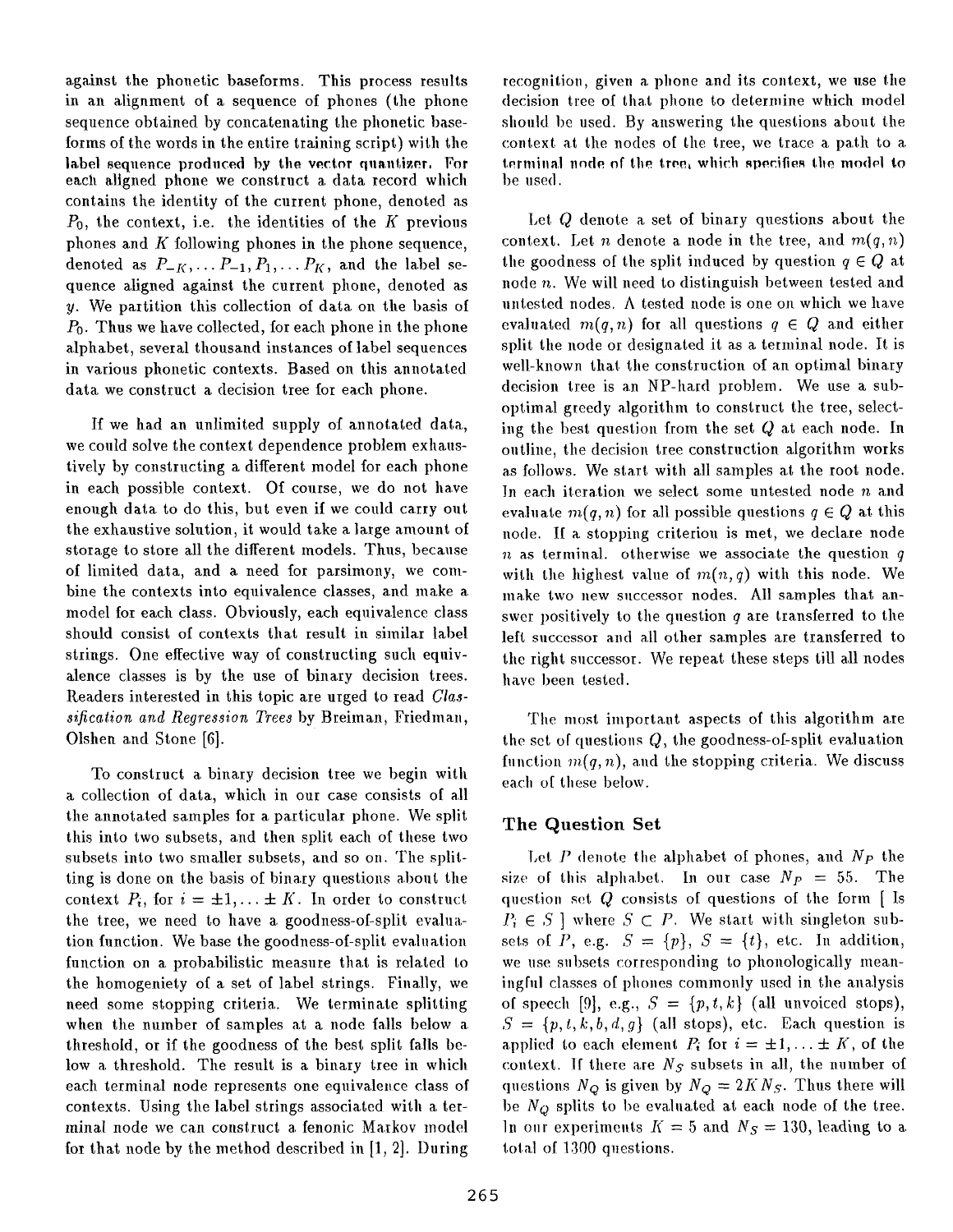Note that, in general, there are  $2^{N_P}$  different subsets of P, and, in principle, we could consider all  $2K2^{N_p}$ questions. Since this would be too expensive, we have chosen what we consider to be a meaningful subset of all possible questions and consider only this *fixed* set of questions during tree construction. It is possible to generalize the tree construction procedure to use *variable* questions which are constructed algorithmically as part of the tree construction process, as in [5, 13].

Furthermore, the type of questions we use are called *simple* questions, since each question is applied to one element of the context at a time. It is possible to construct *complex* questions which deal with several context elements at once, as in [5]. Again, we did not use this more complicated technique in the experiments reported in this paper.

#### **The** Goodness-of-Split Evaluation Function

We derive the goodness-of-split evaluation function based on a probabilistic model of collections of label strings. Let  $M$  denote a particular class of parametric models that assign probabilities to label strings. For any model  $M \in \mathcal{M}$  let  $Pr_M(y)$  denote the probability assigned to label string y. Let  $Y_n$  be the set of label strings associated with node n.  $Pr_M(Y_n) =$  $\prod_{y \in Y_n} Pr_M(y)$  is a measure of how well the model M fits the data at node n. Let  $M_n \in \mathcal{M}$  be the best model for  $Y_n$ , i.e.  $Pr_{M_n}(Y_n) \geq Pr_M(Y_n)$  for all M.  $Pr_{M_n}(Y_n)$ is a measure of the purity of  $Y_n$ . If the label strings in  $Y_n$  are similar to each other, then  $Pr_{M_n}(Y_n)$  will be large. A question  $q$  will split the data at node  $n$  into two subsets based on the outcome of question q. Our goal is to pick q so as to make the successor nodes as pure as possible. Let  $Y_l$  and  $Y_r$  denote the subsets of label strings at the left and right successor nodes, respectively. Obviously,  $Y_l \cup Y_r = Y_n$ . Let  $M_l$  and  $M_r$ be the corresponding best models for the two subsets. ]'hen

$$
m(q, n) = \log ((Pr_{M_1}(Y_l) Pr_{M_1}(Y_r)) / Pr_{M_n}(Y_n)) \quad (1)
$$

is a measure of the improvement in purity as a result of the split. Since our goal is to divide the strings into subsets containing similar strings, this quantity serves us well as the goodness-of-split evaluation function.

Since, we will eventually use the strings at a terminal node to construct a Markov model, choosing  $\mathcal M$ to be a class of Markov models would be the natural choice. Unfortunately, this choice of model is compntationally very expensive. To find the best model  $M_n$ 

we would have to train the model, using the forwardbackward algorithm using all the data at the node n. Thus for computational reasons, we have chosen a simpler class of models - Poisson models of the type used in  $[3]$  for the polling fast match.

Recall that y is a sequence of acoustic labels  $a_1, a_2$ , *... at.* We make the simplifying assumption that the labels in the sequence are independent of each other. The extent to which this approximation is inaccurate depends on the length of the units being modeled. For strings corresponding to single phones, the inaccuracy introduced by this approximation is relatively small. However, it results in an evaluation function that is easy to compute and leads to the construction of very good decision trees in practice.

A result of this assumption is that the order in which the labels occur is of no consequence. Now, a string  $y$  can be fully characterized by its histogram, i.e. the number of times each label in the acoustic label alphabet occurs in that string. We represent the string y by its histogram *YlY>..YF,* a. vector of length F where F is the size of the acoustic label alphabet and each  $y_i$  is the number of times label i occurs in string  $y$ . We model each component *Yi* of the histogram by an independent Poisson model with mean rate  $\mu_i$ . Then, the probability assigned to  $y$  by  $M$  is

$$
Pr_M(y) = \prod_{i=1}^{F} \frac{\mu_i^{y_i} e^{-\mu_i}}{y_i!}
$$
 (2)

The joint probability of all the strings in the set  $Y_n$  is then

$$
Pr_M(Y_n) = \prod_{y \in Y_n} \prod_{i=1}^F \frac{\mu_i^{y_i} e^{-\mu_i}}{y_i!}
$$
 (3)

It can be easily shown that  $Pr_M(Y_n)$  is maximized by choosing the mean rate to be the sample average, i.e., the best model for  $Y_n$  has as its mean rate

$$
\mu_{ni} = \frac{1}{N_n} \sum_{y \in Y_n} y_i \quad \text{for} \quad i = 1, 2 \dots F \tag{4}
$$

Let  $\mu_{li}$  and  $\mu_{ri}$  for  $i = 1,2...F$ , denote the optimal mean rates for  $Y_t$  and  $Y_r$  respectively. Using these expressions in (1) and eliminating common terms, we can show that the evaluation function is given by

$$
m(q, n) = \sum_{i=1}^{F} \{N_l \mu_{li} \log \mu_{li} + N_r \mu_{ri} \log \mu_{ri} - N_n \mu_{ni} \log \mu_{ni}\}
$$
 (5)

where  $N_l$  is the total number of strings at the left node and  $N_r$  is the total number of strings at the right node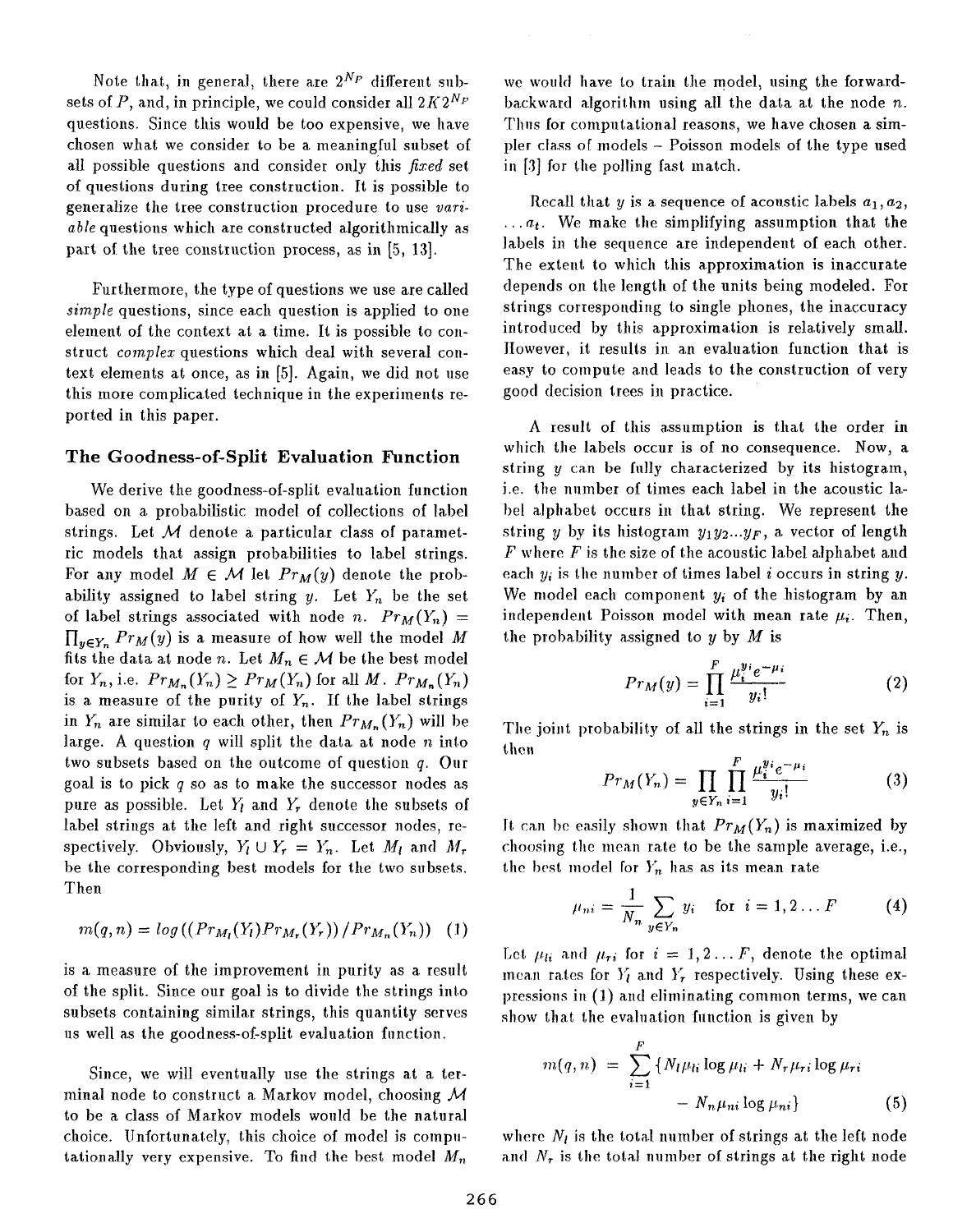resulting from split q. At each node, we select the question  $q$  that maximizes the evaluation function  $(5)$ .

The evaluation function given in equation (5) is very general, and arises from several different model assumptions. For example, if we assume that the length of each string is given by a Poisson distribution, and the labels in a string are produced independently by a multinomial distribution, then the evaluation function of equation (5) results. There are also some interesting relationships between this function and a minimization of entropy formulation. Due to space limitations, the details are omitted here.

# **The** stopping criteria

We use two very simple stopping criteria. If the value  $m(q, n)$  of the best split at a node n is less than a threshold  $T_m$  we designate it to be a terminal node. Also, if the number of samples at a node falls below a threshold  $T_s$ , then we designate it to be a terminal node. The thresholds  $T_m$  and  $T_s$  are selected empirically.

# **Using the Decision Trees During Recognition**

The terminal nodes of a tree for a phone correspond to the different allophones of the phone. We construct a fenonic Markov model for each terminal node from the label strings associated with the node. The details of this procedure are described in [1, 2].

During recognition, we construct Markov models for word sequences as follows. We construct a sequence of phones by concatenating the phonetic baseforms of the words. For each phone in this sequence, we use the appropriate decision tree and trace the path in the tree corresponding to the context provided by the phone sequence. This leads to a terminal node, and we use the fenonic Markov model associated with this node. By concatenating the fenonic Markov models for each phone we obtain a Markov model for the entire word sequence.

For the last few phones in the phone sequence, the right context is not fully known. For these phones, we make tentative models ignoring the unknown right context. When the sequence of words is extended, the right context for these phones will be available, and we can replace the tentative models by the correct models and recompute the acoustic match probabilities. This procedure is quite simple and the details are omitted here.

# **EXPERIMENTAL RESULTS**

We tested this method on a 5000-word, continuous speech, natural language task. The test vocabulary consists of the 5000 most frequent words taken from a large quantity of IBM electronic mail. The training data consisted of 2000 sentences read by each of 10 different talkers. The first 500 sentences were the same for each talker, while the other 1500 were different from talker to talker. The training sentences were covered by a 20,000 word vocabulary and the allophonic models were constructed for this vocabulary. The test set consisted of 50 sentences (591 words) covered by our 5000 word vocabulary. Interested readers can refer to [4] for more details of the task and the recognition system.

We constructed the decision trees using the training data. described above. The phone alphabet was of size 55, K was chosen to be 5, and on the average the number of terminal nodes per decision tree and consequently the number of allophones per phone was 45. We tested the system with 10 talkers. The error rates reported here are for the same 10 talkers whose utterances were used for constructing the decision trees. Each talker provided roughly 2,000 sentences of training data for constructing the vector quantizer prototypes and for training the Markov model parameters. Tests were also done using context independent phonetic models. In both, the same vector quantizer prototypes were used and the models were trained using the same data. Table l shows the error rates for the phonetic (context independent) and aUophonic (context dependent) models for the ]0 talkers. On the average, the word error rate decreases from 10.3% to 5.9%.

We tested the performance of our allophonic models for talkers who were not part of the training database. The error rates for five new test talkers using the allophonic models are shown in Table 2. As can be seen, the error rates obtained using the allophonic models are comparable to those given in Table 1.

We also trained and decoded using triphone-based HMMs [16]. In these experiments, only intra-word triphone models were used; we did not attempt to construct cross-word triphone models. The number of phonetic models in our system is 55; approximately 10000 triphone models were required to cower our 20000 word vocabulary. No attempt was made to cluster these into a smaller number as is done for generalized triphones [10]. Both phonetic and triphone models were trained using the forward-backward algorithm in the usual manner; the triphone statistics were smoothed back onto the underlying phonetic models via deleted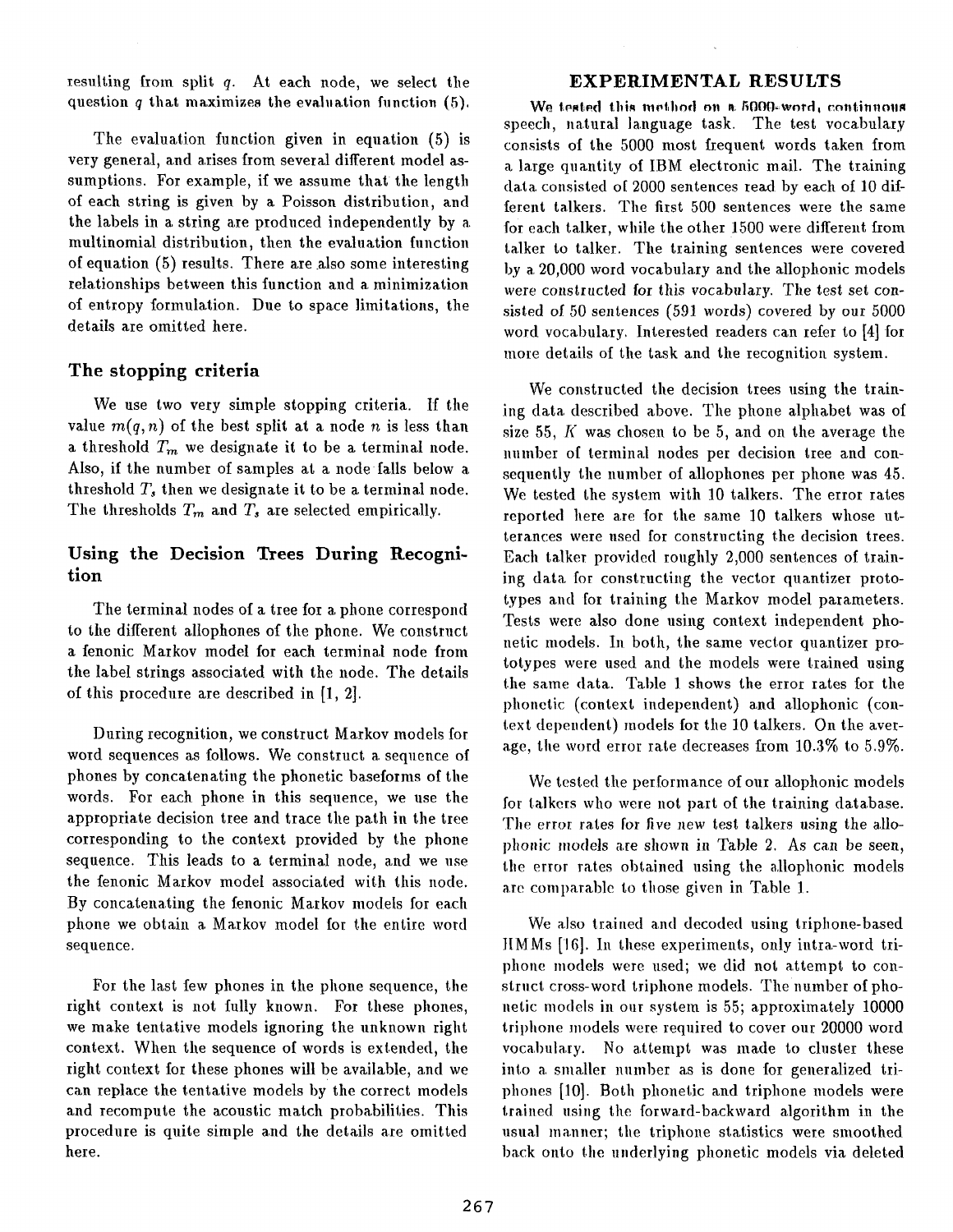estimation. The topology of the triphone and and phonetic models were seven-state models with independent distributions for the beginning, middle, and end of each phone as described in [12]. Results are shown in the fourth column of Table 1. These results are significantly worse than the results obtained with our allophonic models. However, it should be noted that these tri-phone models do not incorporate several techniques that are currently in use [11].

# **Varying Context and Tree Size**

The number of preceding and following phones that are used in the construction of the decision tree influences the recognition performance considerably. We constructed several decision trees that examine different amounts of context and the recognition error rates obtained using these models is shown in Table 3. The second column shows results for models constructed using decision trees that examine only one phone preceding and following the current one. The third column shows results for trees that examine two phones preceding and following the current phone and so on to the last column for trees that examine five preceding and following phones. The stopping criterion used in all cases was the same, as was the training and test set. These results show that increasing the amount of context information improves the recognition performance of the system using these models.

An important issue in constructing decision trees is when to stop splitting the nodes. As we generate mote and more nodes, the tree gets better and better for the training data but may not be appropriate for new data. In order to find an appropriate tree size, we conducted several decoding experiments using models constructed from decision trees of various sizes built from the same training data. We constructed decision trees of different sizes using the following scheme. We first constructed a set of decision trees using the algorithms given in Section 2, but without using the stopping criterion based on the goodness-of-split evaluation function. The splitting is terminated only when we are left with one sample at a node or when all samples at a node have identical context so that no question can split the node. The context used consisted of the 5 preceding and following phones. Now, sets of trees of varying sizes can be obtained from these large trees by pruning. We store the value of the goodness-of-split evaluation function  $m(q, n)$  obtained at each node. The tree for each phone is pruned back as follows. We examine all nodes *n* both of whose successor nodes are terminal nodes. From among these we select the node

 $n^*$  which has the smallest value for the evaluation function  $m(q, n^*)$ . If this value is less than a theshold  $T_m$ we discard this split, and mark the node  $n^*$  as a leaf. This process is repeated until no more pruning can be done. By varying the pruning threshold  $T_m$ , we can obtain decision trees with different number of nodes.

Table 4 shows the decoding error rates using models obtained for trees of various sizes. The second column shows the results obtained with trees having an average of 23 terminal nodes (allphones) per phone. The third, fourth, and fifth columns show the error rates for 33, 45, and 85 allophones per phone respectively. The training and test sets were the same as that described earlier in this section. As can be seen, increasing the number of allophones beyond 45 did not result in increased accuracy.

# CONCLUSIONS

Acoustic models used in continuous speech recognition systems should account for variations in pronunciation arising from contextual effects. This paper demonstrates that such effects can be discovered automatically, and represented very effectively using binary decision trees. We have presented a method for constructing and using decision trees for modeling allophonic variation. Experiments with continuous speech recognition show that this method is effective in reducing the word error rate.

## **REFERENCES**

- [1] L.R. Bahl, P.F. Brown, P.V. de Souza, R.L. Mercer, M.A. Pieheny, "Automatic Construction of Acoustic Markov Models for Words," Proc. International Symposium on Signal Processing and Its Applications, Brisbane, Australia, 1987, pp.565-569.
- [2] L.R. Bald, P.F. Brown, P.V. de Souza, R.L. Mercer, and M.A. Picheny, "Acoustic Markov Models Used in the Tangora Speech Recognition System," Proc. ICASSP-88, New York, NY, April 1988, pp. 497-500.
- [3] L.R. Bahl, R. Bakis, P.V. de Souza., and R.L. Mercer, "Obtaining Candidate Words by Polling in a Large Vocabulary Speech Recognition System," Proc. ICASSP-88, New York, NY, April 1988, pp. 489-492.
- [4] L.R. Bahl et. al., "Large Vocabulary Natural Language Continuous Speech Recognition," Froc. ICASSP-89, Glasgow, Scotland, May 1989, *pp.465-467*
- [5] L.R. Bahl, P.F. Brown, P.V. de Souza, R.L. Mercer, "A Tree-Based Language Model for Natural Language Speech Recognition," IEEE Transactions on ASSP, Vol. 37, No. 7, July 1989, pp.1001-1008.
- [6] L. Breiman, J.H. Friedman, R.A. Olshen, C.J. Stone, *6'lass~fication and Regression Trees,* Wadsworth Statistics/Probability Series, Belmont, CA, 1984.